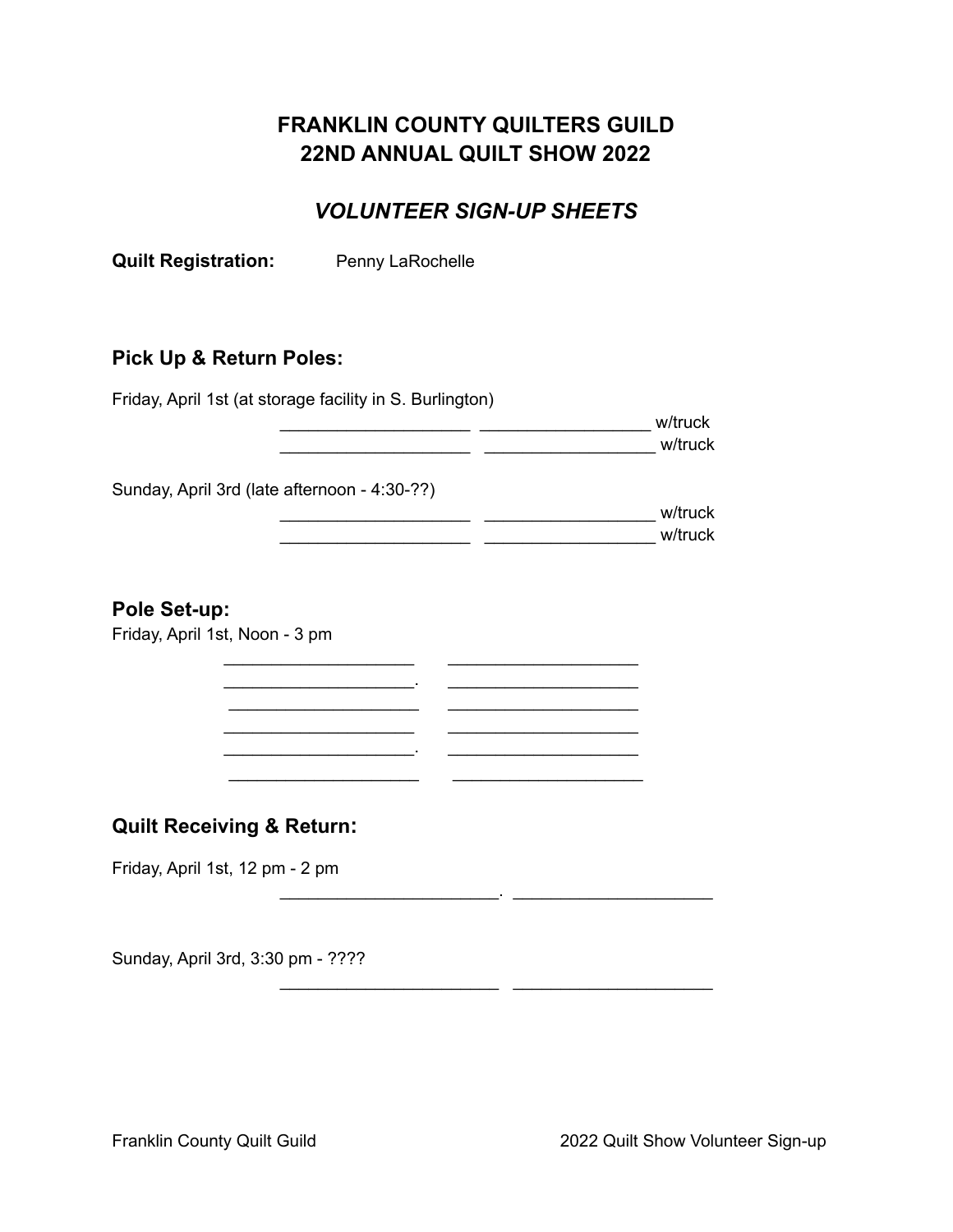# **Admissions & Ballot Tally:**

Saturday, April 2nd

| $9:00$ am<br>11:00 am<br>$1:00$ pm<br>$3:00$ pm                                                     |                              |                          |
|-----------------------------------------------------------------------------------------------------|------------------------------|--------------------------|
| Sunday, April 3rd                                                                                   |                              |                          |
| 10:00 am<br>Noon<br>$2:00$ pm                                                                       |                              |                          |
| <b>Donations:</b><br>Saturday, April 2<br>9 a.m.<br>12 p.m.<br>2 p.m.                               | Linda Nadeau<br>Linda Nadeau | Rose Rixon<br>Rose Rixon |
| Sunday, April 3<br>10 a.m.<br>12 p.m.<br>2 p.m.                                                     | Linda Nadeau                 | Rose Rixon               |
| <b>Raffle Ticket Sales:</b><br>Saturday, April 2nd<br>$9:00$ am<br>11:00 am<br>$1:00$ pm<br>3:00 pm |                              |                          |
| Sunday, April 3rd<br>10:00 a.m.<br>12 p.m.<br>2:00 pm                                               |                              |                          |
| <b>White Glove:</b><br>Saturday, April 2nd<br>$9:00$ am<br>11:00 pm<br>1:00 pm<br>3:00 pm           |                              |                          |

Franklin County Quilt Guild **2022** Quilt Show Volunteer Sign-up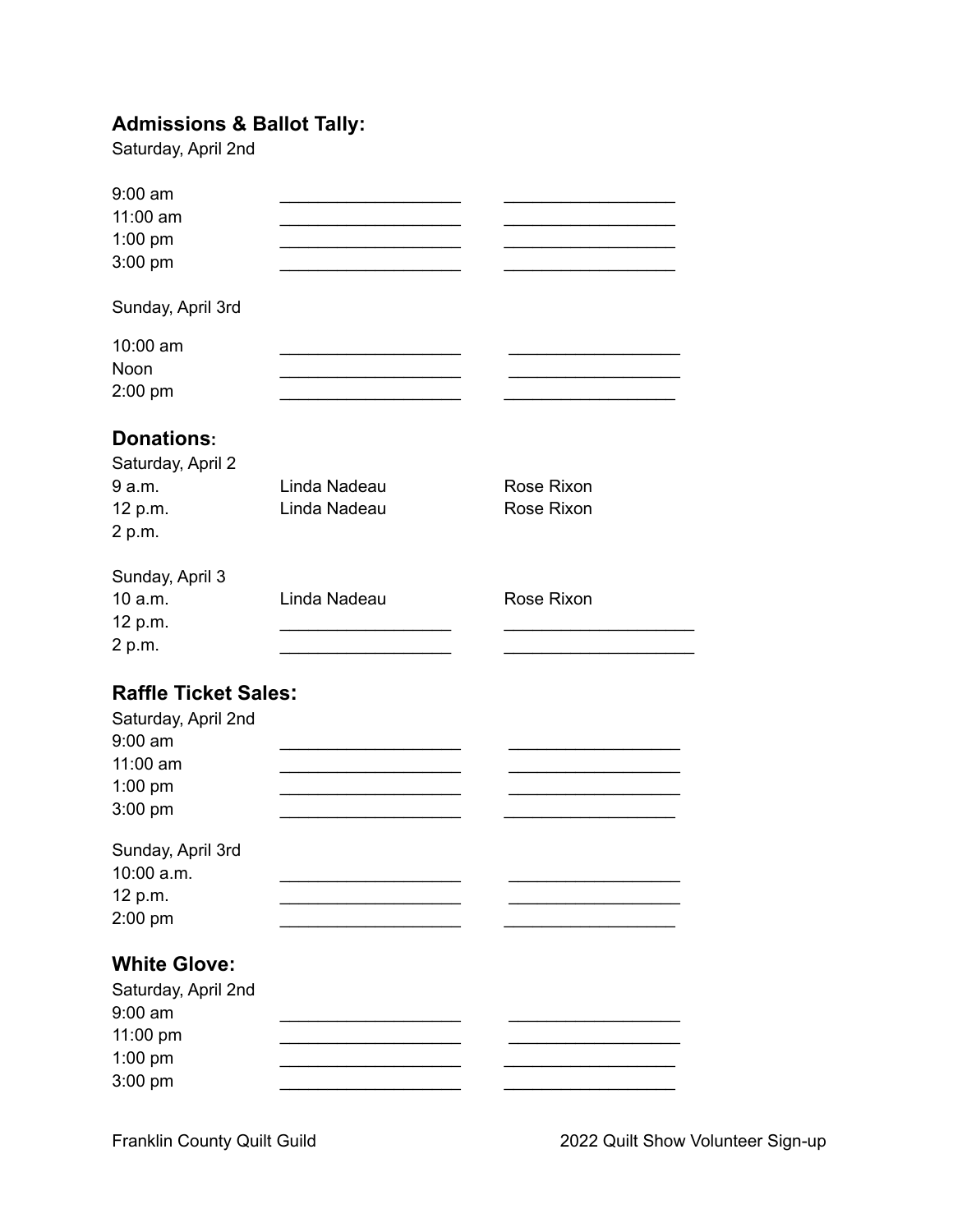### **White Glove:**

| Sunday, April 3rd<br>10:00 am<br>Noon<br>$2:00$ pm         | <u> 1990 - Johann Barbara, martxa alemani</u> ar a<br><u> 1989 - Johann Barbara, martxa alemani</u><br><u> 1989 - Johann Barbara, martin a</u> | the control of the control of the control of |
|------------------------------------------------------------|------------------------------------------------------------------------------------------------------------------------------------------------|----------------------------------------------|
| <b>Members' Craft Fair:</b><br>Saturday, April 2<br>9 a.m. |                                                                                                                                                |                                              |
| 1 p.m.                                                     | <u> 1989 - Johann John Stein, mars an deus Amerikaansk kommunister (</u>                                                                       |                                              |
| Sunday, April 3<br>10 a.m.                                 |                                                                                                                                                | 12 p.m.                                      |
| 2 p.m.                                                     | <u> 1990 - Johann Barbara, martin a</u>                                                                                                        |                                              |
| Soups:<br>Saturday, April 2nd                              |                                                                                                                                                |                                              |
| Sunday, April 3rd                                          |                                                                                                                                                |                                              |
| <b>Rolls:</b><br>Saturday, April 2nd                       |                                                                                                                                                |                                              |
| Sunday, April 3rd                                          |                                                                                                                                                |                                              |
| <b>Cookies/Brownies:</b><br>Saturday, April 2nd            |                                                                                                                                                |                                              |
| Sunday, April 3rd                                          |                                                                                                                                                |                                              |
|                                                            |                                                                                                                                                |                                              |